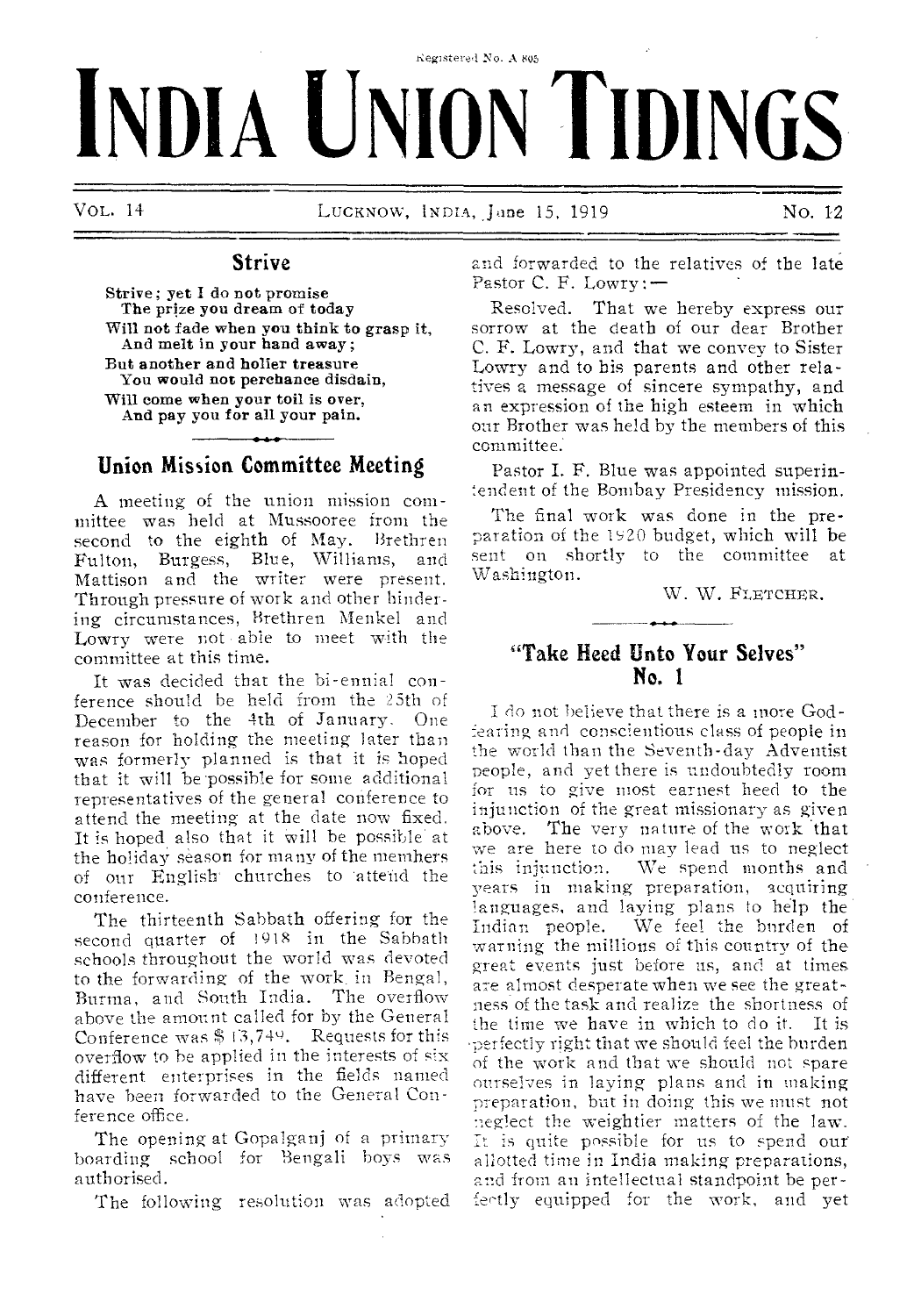wholly fail to do what God has sent us out here to do because we lack in the, essential qualities of personal piety, faith in God and love for the people among whom we are called to labour. It is in these things that we should take heed unto ourselves.

It has been said that "a man's holiness is the measure of his usefulness." us perhaps, in our eagerness to make the necessary preparation, to really become useful, have overlooked this essential point and have yielded to the temptation of omitting or abridging devotional exercises which are so necessary to the growth of personal piety. The history of the lives of the' missionaries who accomplished so much for God and his cause shows that it was not only the education and intellectual attainments which they possessed, but their deeply spiritual 'and godly lives helped most in making them successful. In like manner, personal piety and devotion to God, if shown in our lives, will have its effect; first in our own selves and families and then on our Indian workers, and from them it will extend to our church members. The result will be a deepening of spiritual life throughout our ranks. On the other hand, a' lack of this important quality in the missionary who stands as the leader in the church, will result in a barren ministry for him, and a lifeless form of religion for his followers.

Baxter, in the "Reformed Pastor", makes the following remarks regarding the missionary who is endeavouring to show others the way which 'he himself has not yet found: —

"A graceless preacher is one of the most unhappy creatures upon earth; and yet he is ordinarily very insensible of his unhappiness ; 'for he bath so many counters that seem like the gold of saving grace, and so many splendid stonesthat resemble Christian jewels, that- he is seldom troubled with thoughts of his poverty, but thinks he is rich and increased in goods, and stands in need of nothing, when he is poor and miserable, blind and naked. He is acquainted with the holy Scriptures; he is exercised in holy duties; he liveth not in open disgraceful sin; he serveth at God's altar; he reproveth other men's faults, and preacheth up holiness both of heart and life; and how can this man choose but be holy ? Oh! what aggravated misery is this, to perish in the midst of plenty, to famish

with the bread of life in our hands, while we offer it to others, and urge it upon them."

The above statements should be pondered well, as it is likely that some of these things mentioned will apply to most of us in one way or another.

One of the natural results of personal piety is love for others. Without love it is impossible to work successfully for people in any land, and especially is this true in India. Love is the key to the human heart, and without this key, no matter what our intellectual attainments may be, we will never succeed in reaching the hearts of India's children. It does not take long for even a child to discover whether a person has a lovable disposition or not. We have all doubtless noticed that children, even at a very early age, quickly take up with some people and enjoy being with them, and again will shun others and can not be induced to stay with them. A Tamil proverb says, "The beauty of the heart is stamped on the . face." There is no one 'who will more quickly discover the nature of the missionary than the Indian, and if his first impression is that the missionary is high' tempered and unsympathetic it will be difficult for him to influence the man. A pretence of love with an occasional forced smile wilt not stand the test. It must come from the heart. But says one, How can one love a person that is so different from us, and has so many defects in character, who is so heedless of instruction given, and shows so little appreciation of what is done for him? It is true that the missionary can not but see the defects of Indian character, and in many instances he may be placed where he will be expected to work for and love some very unlovable people. This, though, is true in any land. His love therefore will have to be largely a love of compassion. The helplessness of the people, their ignorance and great needs should excite pity, and appeal to the soul of the true missionary. It was not our perfections, but imperfections; not our goodness, but our badness which appealed to the heart of Christ and caused him to choose to come to this world. So likewise the great need of India should appeal to us, and we should not be dissapointed if we see some imperfections; but as Christ wept over Jerusalem, and as Paul wished that he himself might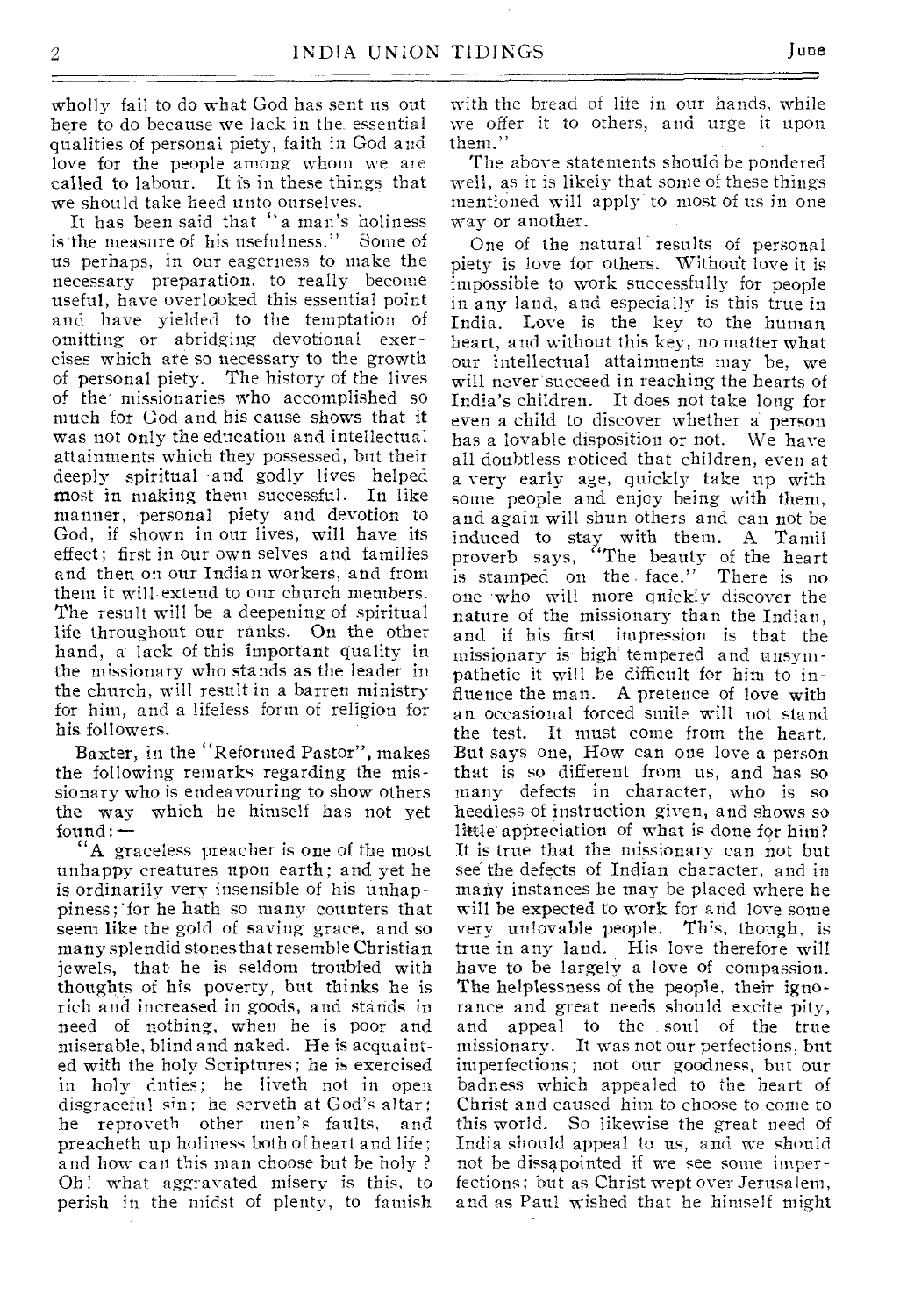be accursed from Christ in order that Israel might be saved, so we must long to do what we can to uplift the fallen.

G. G. LOWRY.

#### **The Children and Youth in our Sabbath Schools**

Sixty-three per cent of the Sabbath school members in the India Union Mission are not members of the church. This percentage is not found entirely among the children and young people, but a very large part of it is. In this fact lies a wonderful opportunity for the leaders and teachers in our Sabbath schools. The spiritual lessons that are pointed out from week to week, the prayers that are offered both at home and in public, and the personal interest taken in each student, all tend to the conversion of the youth.

Childhood and youth are the time when lasting impressions are made and life habits are formed. When a little girl was asked, "Who made you?" she replied, ." God made me so long (extending her hands), and I grew the rest." She, like every child, grew physically, mentally, and spiritually. Between the ages of ten and twenty, and principally between ten and seventeen, lie the years of decision. It is stated by one good authority that only twenty per cent of the church membership is recruited after twenty-one. Upon the careful investigation of seventeen hundred and eighty-four conversions, it was found that the average age of conversion was sixteen and four tenths years.

These figures illustrate the opportunity and the obligation of the Sabbath school. The children and young people are a great asset, and the Sabbath school is an important factor in leading them to Christ, or in drawing them away from Him. Let us work and pray as never before that every child and young person in our Sabbath schools may he won for Christ.

**MRS.** I. F. BLUE.

# **Meetings in Bombay**

The arrival of the new missionaries for Bombay brought great cheer to the little company of believers in that great city. A hearty welcome was accorded to Pastor Enoch and Miss Reid who have returned from their **furloughs and are about to take up their work in the vernacular, and** also to Pastor **and Sister Hubley who have** come **all the way from Newfoundland to engage in** work for **the English speaking people of**  this populous **centre. The brethren** and sisters of **Bombay are glad to have** the **workers among them, and I am sure** that the readers **of the Tidings feel to congratulate Bombay on the efficient help which has**  thus been **secured. It was a real pleasure**  to observe **the love these workers manifest**  for their field, **and we feel sure that God** is about to do a work **through them for** the salvation of souls.

Pastor Fletcher and **the writer accompanied** these workers **from Calcutta to**  Bombay, and over **Sabbath and Sunday we**  held meetings with **the church there, all**  these workers taking **part with us in** the services. The **Lord was present** with us and we believe **that hearts were encouraged.**  The need of the **Holy Spirit was emphasized.**  and assurance **came to oar hearts that God**  would help us **finish the great Message** in India by His **Spirit's power. A great work is to be** done, **but God has pledged Himself** to be with **us in the accomplishment**  of the task.

Our workers **arrived** in **India in the very**  hot weather, **but** we hear **no murmur from their** lips. **All speak courage and express love** for their **work.** Let us **pray for** them **all.** 

J. E. FULTON.

#### **Chuharkana**

While this seditious trouble was on in the Punjab I felt it was better for me to go to Mussooree than to remain any longer at Chuharkana. In less than 24 hours after I left, our bungalow was broken into and looted. Although nearly every thing is gone that a mob numbering nearly 100 could take, yet we trust that somehow "good will be the final goal of ill." As it was, British Officers occupied our bungalow and soldiers the hospital, **dispensary, and**  godowns. I returned the 28th **of** April. As the soldiers stayed around **for several**  days, I became **quite well acquainted with them,** and since **they** have **gone to** the **Government bungalow I have visited them several** times **and been able to get them to read** our literature.